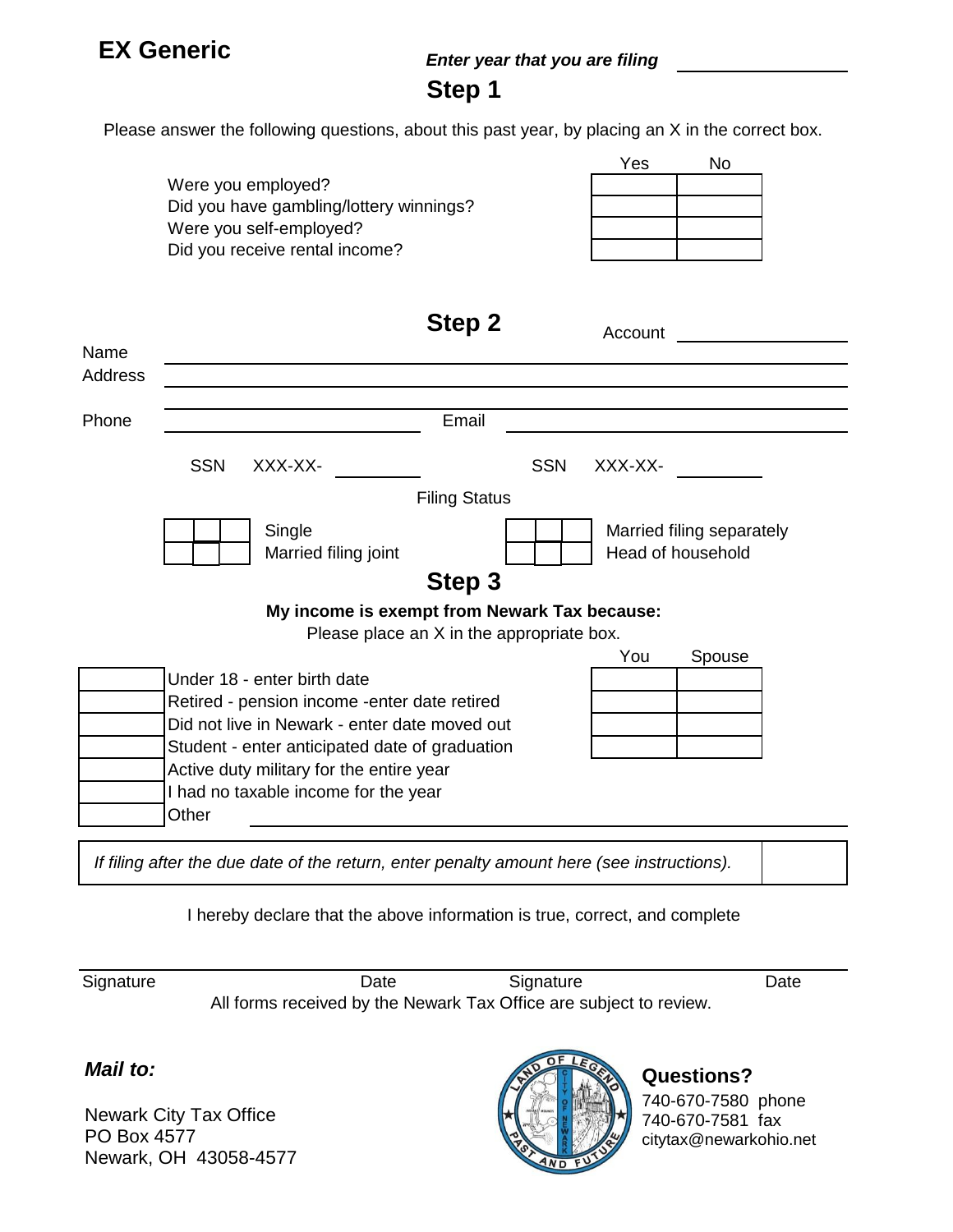## EX Generic **Instructions**

#### **This return can be used for any year.**

This return is for residents who need to file an annual return but have no taxable income. Please follow these 3 steps to complete this return.

## Step 1

Enter the year that you are reporting at the top of the return.

For each question, please answer yes or no by placing an X in the correct column.

If you receive a warning that you need to use a different return, then you have taxable income that must be reported. The information below will assist you in determining what return you should file.

#### *Were you employed?*

If you worked for an employer who withheld your Newark City Tax for you and you answered no to the other questions listed, you will need to file an SF Generic Return.

#### *Did you have gambling/lottery winnings? Were you self-employed? Did you receive rental income?*

If you answered yes to any of these questions, then you will need to file an LF Generic Return.

### Step 2

Please enter the information requested.

- Account Enter your Newark Tax Account number. If this is unknown, please leave blank.
- Name Enter the name or names of residents filing.
- Address Enter your current street address. If your mailing address is different, please write the mailing address on the back of your return.
- Phone Please provide a number where you can be reached if we have any questions.
- Email Please enter your Email address.
- Enter the last 4 numbers of your Social Security Number. If filing joint, please SSN Enter the last 4 numbers of your SOC

Filing **Status** Place an X in the box beside your filing status.